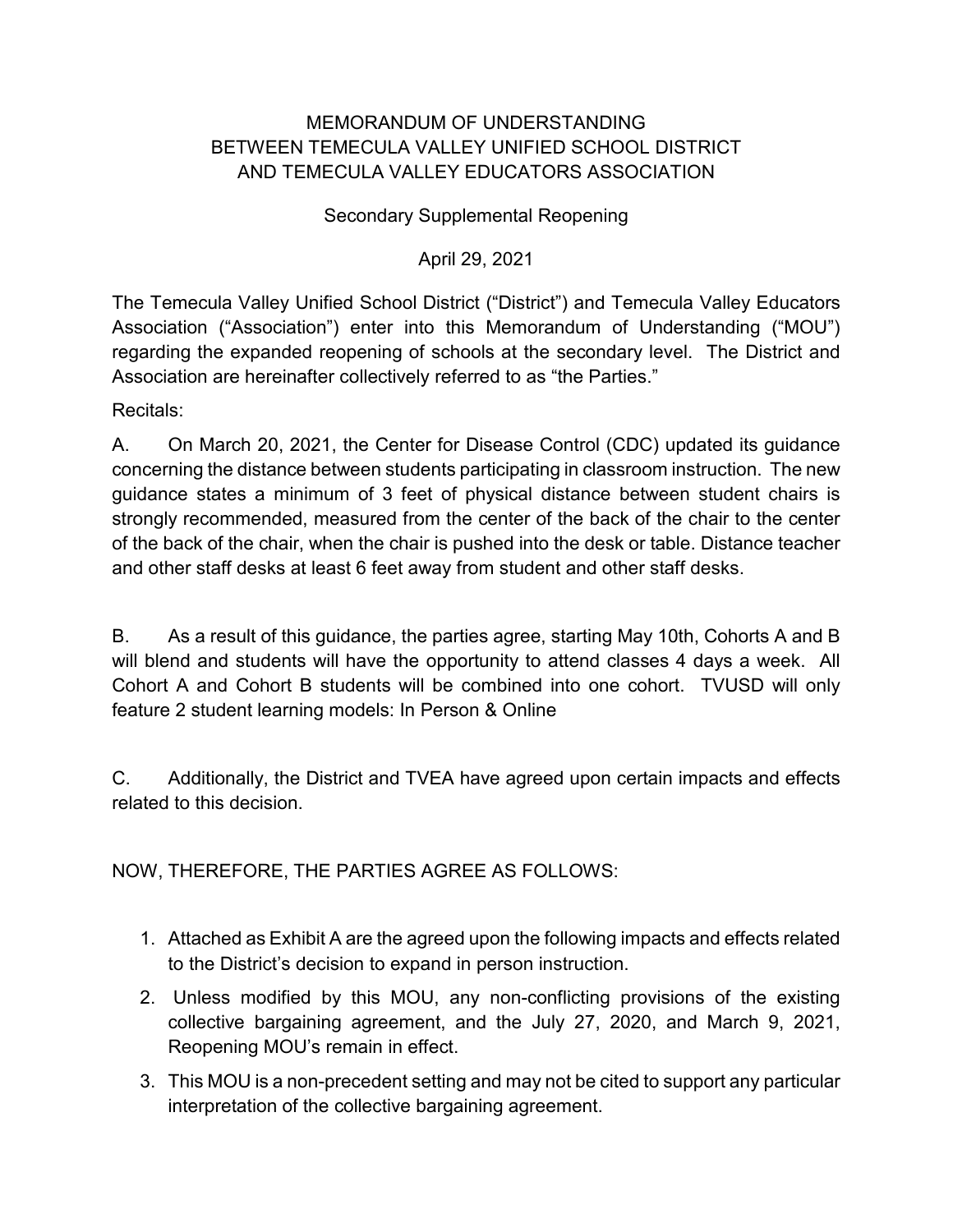4. This MOU will expire June 30, 2021, unless extended in writing by the Parties.

For the District: A series of the Association:

Assistant Superintendent

Human Resources Development

Francisco Arce

 $4/29/2021$   $4/29/2021$ 

Date Brian Balaris Bargaining Chair Temecula Valley Educators Association

 **Date**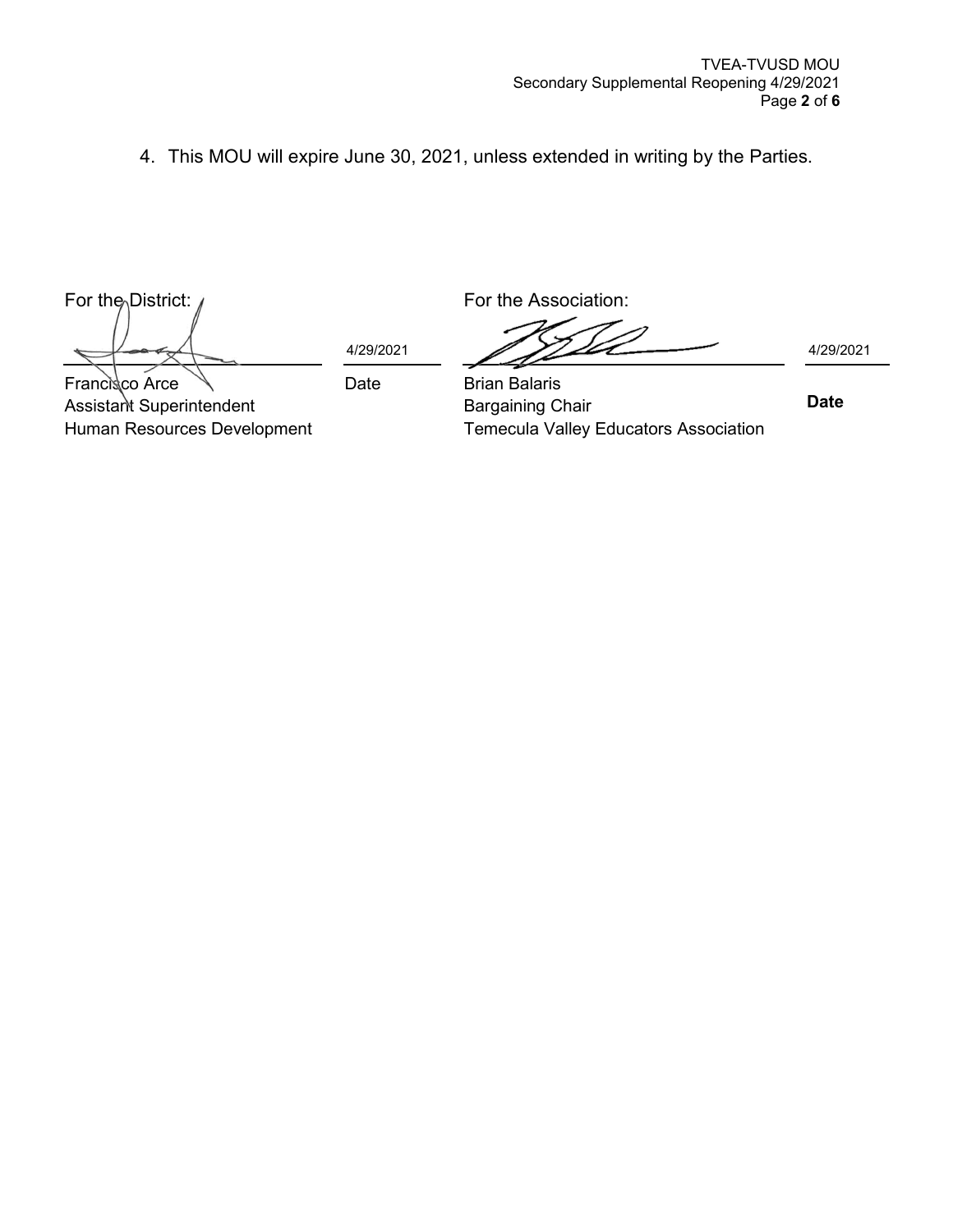## **Exhibit A.**

| Model for Blending of Cohort<br>A/B | Starting the week of May 10, 2021, Cohorts A<br>and B will blend and students will have the<br>opportunity to attend in person classes Tuesday<br>through Friday. All Cohort A and Cohort B<br>students will be combined into one cohort.<br>TVUSD will only feature 2 student learning<br>models: In Person & Online.<br>• Any students who are online and who wish to<br>return to in-person may request to do so. The<br>District will have a process to determine student<br>preferences.<br>These movements from online to in-person will<br>be based on current in-person numbers in each<br>period throughout the day and will be contingent<br>upon available space in each student's<br>schedule.                                                                                                                                                                                                                                                                                                                                                               |
|-------------------------------------|--------------------------------------------------------------------------------------------------------------------------------------------------------------------------------------------------------------------------------------------------------------------------------------------------------------------------------------------------------------------------------------------------------------------------------------------------------------------------------------------------------------------------------------------------------------------------------------------------------------------------------------------------------------------------------------------------------------------------------------------------------------------------------------------------------------------------------------------------------------------------------------------------------------------------------------------------------------------------------------------------------------------------------------------------------------------------|
| <b>Classroom Capacities</b>         | Every room type at a school site will have a 3ft<br>capacity assigned to it based on the classroom<br>floor plan by halls, buildings, and like structures.<br>(Ex: All classrooms in the 400 wing can hold ##<br>students). Classroom capacities might vary due<br>to size. Exceptions shall be made for odd sized<br>rooms.<br>The District shall attempt to determine the<br>maximum classroom capacity for all classes and<br>either notify teachers or post the class<br>capacities by the close of business on May 5,<br>but may take up to the close of business of May<br>6 to do so.<br>Site administration will consider District issued<br>furniture when determining room type capacity<br>and may provide standardized options, when<br>needed if available.<br>In determining maximum capacity, the District<br>$\bullet$<br>will account for adequate classroom<br>ingress/egress.<br>Each site will adhere to these numbers when<br>cohorts are combined and when responding to<br>requests for students to return to in-person from<br>the cohort model. |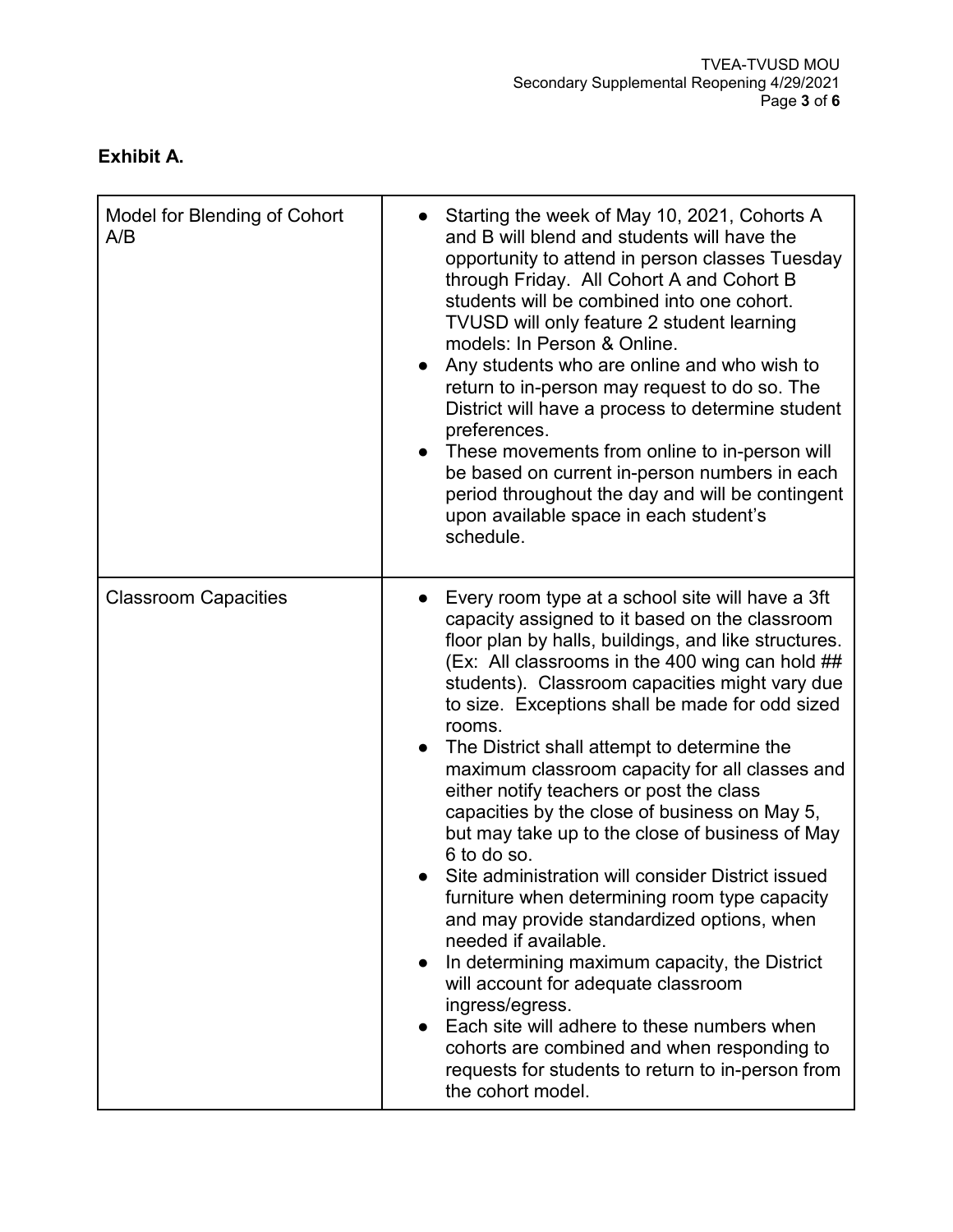|                                            | If a teacher is not able to reach the assigned<br>capacity because there are other pieces of<br>furniture in the room, the expectation is that the<br>site will work with the teacher to have the items<br>removed so that the full 3ft capacity can be<br>reached. This will occur on an as-needed basis.                                                                                                                                                                                                                                                                                                                                                                                                                                                                                                                                                                                                                                                                                                                                                                                                                                                                                                                                                                                                                                                                       |
|--------------------------------------------|----------------------------------------------------------------------------------------------------------------------------------------------------------------------------------------------------------------------------------------------------------------------------------------------------------------------------------------------------------------------------------------------------------------------------------------------------------------------------------------------------------------------------------------------------------------------------------------------------------------------------------------------------------------------------------------------------------------------------------------------------------------------------------------------------------------------------------------------------------------------------------------------------------------------------------------------------------------------------------------------------------------------------------------------------------------------------------------------------------------------------------------------------------------------------------------------------------------------------------------------------------------------------------------------------------------------------------------------------------------------------------|
| <b>Protocols for Student</b><br>"Overages" | If on campus classroom attendance exceeds the<br>available seats in a classroom site<br>administration will adhere to the procedures<br>noted below: Procedures:<br>Site administration shall begin seeking<br>$\bigcirc$<br>student volunteers during the week of<br>May 3rd, to join the class virtually from a<br>designated classroom at another location<br>on campus.<br>If volunteers are not identified, site<br>$\circ$<br>administration in consultation with<br>assigned counselors/classroom teachers<br>will consider students' current grade,<br>attendance, and other potential concerns<br>that would interfere with a student's<br>ability to succeed under this option. In<br>these instances, site administration shall<br>implement a resolution, including but not<br>limited to:<br>1. Reassignment or rescheduling of<br>students.<br>2. Assigning students and/staff to a<br>designated classroom to accommodate<br>period overages.<br>In the event that a teacher is asked to<br>$\circ$<br>provide supervision of an overage<br>classroom, the teacher will be<br>compensated at their per diem hourly<br>rate of pay.<br>If the designated classrooms are going to<br>$\circ$<br>be needed for the remainder of the year,<br>the teacher supervising the designated<br>classroom shall be offered a 6/5<br>assignment for the remainder of the year. |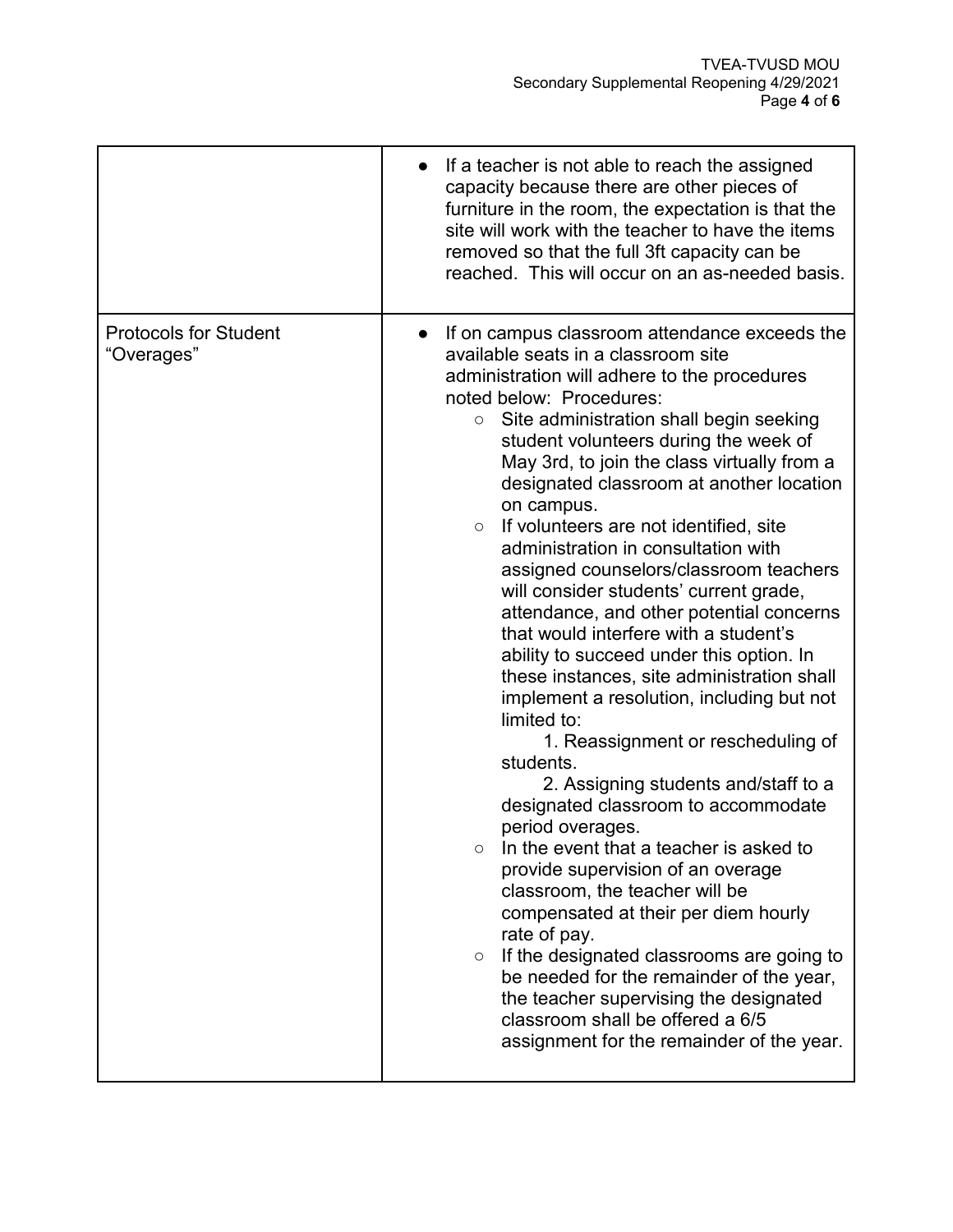| Plexiglass  | The parties agreed that unit members will have<br>the option of keeping or removing plexiglass.<br>However, teachers must honor a student's<br>request to use plexiglass. Classified employees<br>also have the option to use plexiglass.                                                                                                                                                                                                                                                                                                                                                                                                                                                                                                                                                                                                                           |
|-------------|---------------------------------------------------------------------------------------------------------------------------------------------------------------------------------------------------------------------------------------------------------------------------------------------------------------------------------------------------------------------------------------------------------------------------------------------------------------------------------------------------------------------------------------------------------------------------------------------------------------------------------------------------------------------------------------------------------------------------------------------------------------------------------------------------------------------------------------------------------------------|
| Attendance  | Students will be moved to two groups: Online or<br>In-Person. Online-Only students will maintain<br>their same mark as Present. Students who are<br>in person will be marked "P". Students who are<br>in person, but who attend online will be marked<br>"A" with an "S," and attendance will change that<br>to "VP," as they are currently doing.                                                                                                                                                                                                                                                                                                                                                                                                                                                                                                                  |
| <b>PE</b>   | Inclement weather locations and shelters will be<br>identified and communicated to Physical<br>Education teachers in advance. All planned<br>lesson activities will adhere to CDC social<br>distancing guidelines, currently 3ft. If<br>necessary, larger classes may be separated into<br>different locations with site administration<br>approval. Teachers who assist the P.E. teacher<br>with a split class will receive extra duty for the<br>period that they help supervise students.<br>In the event that students will share equipment,<br>students are to be placed in predetermined<br>teams/groups to permit for contact tracing, if<br>necessary. P.E. teachers shall have the<br>opportunity/choice to use the disinfectant<br>sprayers between periods.<br>Students may still assist with the cleaning of<br>equipment, using wipes between classes. |
| <b>VAPA</b> | Drama protocols are to remain the same with<br>facial coverings and 3 ft of distancing.<br>Choir and band will continue to rehearse<br>outside.<br>While singing and/or playing wind instruments<br>that omit aerosol, students must maintain 6ft<br>social distancing                                                                                                                                                                                                                                                                                                                                                                                                                                                                                                                                                                                              |